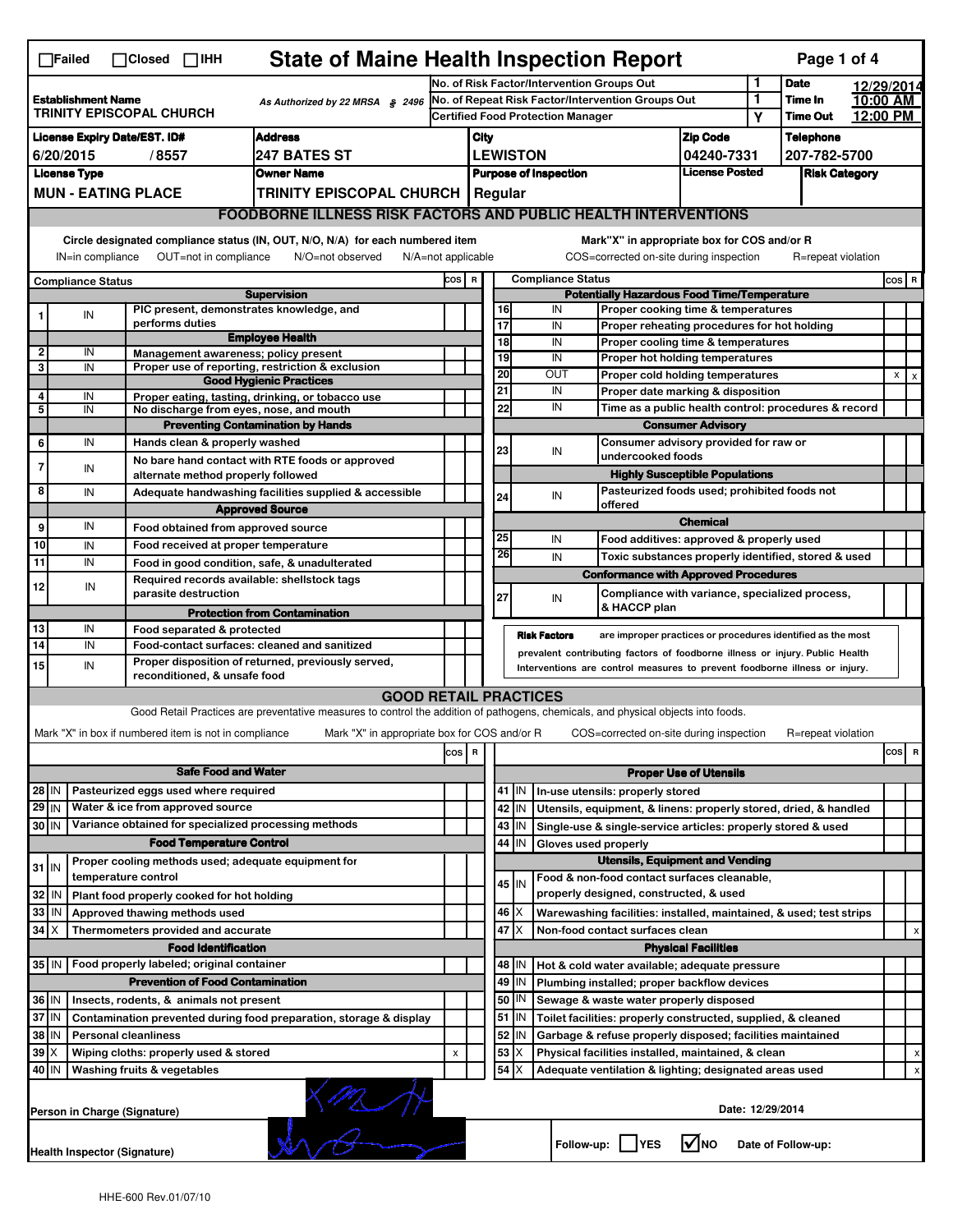|                                                                                      |                          |                    | <b>State of Maine Health Inspection Report</b> |                                  | Page 2 of 4 |
|--------------------------------------------------------------------------------------|--------------------------|--------------------|------------------------------------------------|----------------------------------|-------------|
| <b>Establishment Name</b><br><b>TRINITY EPISCOPAL CHURCH</b>                         | As Authorized by 22 MRSA | 12/29/2014<br>Date |                                                |                                  |             |
| <b>Address</b><br>License Expiry Date/EST. ID#<br>247 BATES ST<br>6/20/2015<br>/8557 |                          |                    | City / State<br><b>LEWISTON</b>                | <b>Telephone</b><br>207-782-5700 |             |
|                                                                                      |                          |                    | <b>Temperature Observations</b>                |                                  |             |
| Location                                                                             | <b>Temperature</b>       |                    |                                                |                                  |             |
| Frig#                                                                                | 57                       |                    |                                                |                                  |             |
| cooler                                                                               | 53                       |                    | out all food discarded and denatured           |                                  |             |
| frig# $1$                                                                            | 57                       |                    |                                                |                                  |             |
| hot water                                                                            | 110 plus                 |                    |                                                |                                  |             |

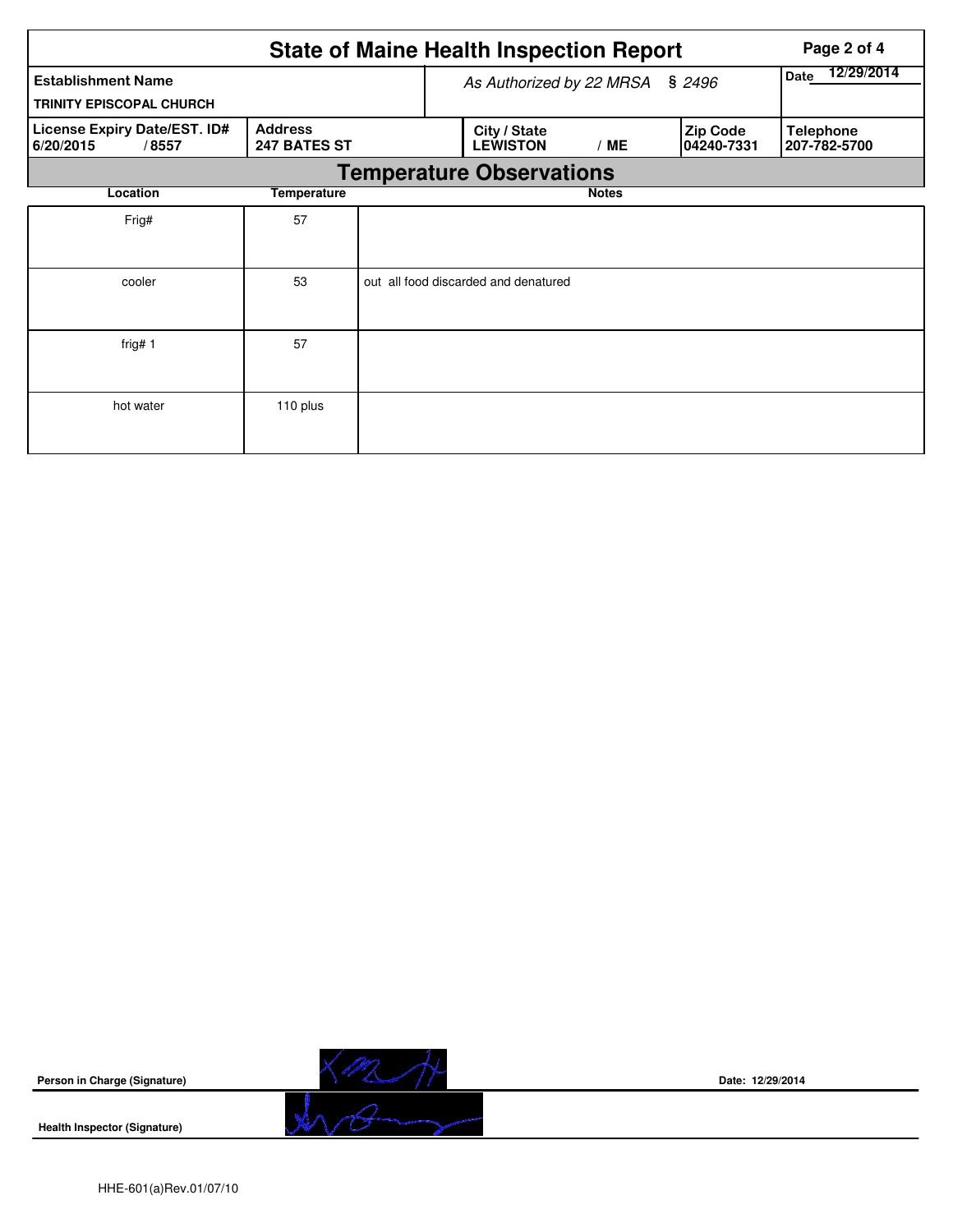| <b>State of Maine Health Inspection Report</b><br>Page 3 of 4                                                                                                                     |                                |                                                                                                                                                    |    |                               |      |            |  |  |
|-----------------------------------------------------------------------------------------------------------------------------------------------------------------------------------|--------------------------------|----------------------------------------------------------------------------------------------------------------------------------------------------|----|-------------------------------|------|------------|--|--|
| <b>Establishment Name</b>                                                                                                                                                         |                                |                                                                                                                                                    |    |                               | Date | 12/29/2014 |  |  |
| <b>TRINITY EPISCOPAL CHURCH</b>                                                                                                                                                   |                                |                                                                                                                                                    |    |                               |      |            |  |  |
| License Expiry Date/EST. ID#<br>6/20/2015<br>/8557                                                                                                                                | <b>Address</b><br>247 BATES ST | City / State<br><b>LEWISTON</b>                                                                                                                    | MЕ | <b>Zip Code</b><br>04240-7331 |      |            |  |  |
|                                                                                                                                                                                   |                                | <b>Observations and Corrective Actions</b>                                                                                                         |    |                               |      |            |  |  |
|                                                                                                                                                                                   |                                | Violations cited in this report must be corrected within the time frames below, or as stated in sections<br>8-405.11 and 8-406.11 of the Food Code |    |                               |      |            |  |  |
| 20: 3-501.16.(A).(2): C: PHF not maintained at 41 F or less.                                                                                                                      |                                |                                                                                                                                                    |    |                               |      |            |  |  |
| INSPECTOR NOTES: out 53 degrees all food discarded and denatured with bleach corrected on site                                                                                    |                                |                                                                                                                                                    |    |                               |      |            |  |  |
| 34: 4-302.12.(A): N: Inadequate number of food temperature measuring devices provided.                                                                                            |                                |                                                                                                                                                    |    |                               |      |            |  |  |
| INSPECTOR NOTES: thermometers needed all units                                                                                                                                    |                                |                                                                                                                                                    |    |                               |      |            |  |  |
| 39: 4-101.16: N: Unacceptable use of sponges.                                                                                                                                     |                                |                                                                                                                                                    |    |                               |      |            |  |  |
| INSPECTOR NOTES: corrected on site                                                                                                                                                |                                |                                                                                                                                                    |    |                               |      |            |  |  |
| 46: 4-204.119: N: Ware washing equipment not self draining.                                                                                                                       |                                |                                                                                                                                                    |    |                               |      |            |  |  |
| <b>INSPECTOR NOTES: need drain boards</b>                                                                                                                                         |                                |                                                                                                                                                    |    |                               |      |            |  |  |
| 46: 4-302.14: N: No chemical test kit available.                                                                                                                                  |                                |                                                                                                                                                    |    |                               |      |            |  |  |
| <b>INSPECTOR NOTES: needed</b>                                                                                                                                                    |                                |                                                                                                                                                    |    |                               |      |            |  |  |
| 47: 4-601.11.(B): C: Food contact surfaces of cooking equipment not clean.                                                                                                        |                                |                                                                                                                                                    |    |                               |      |            |  |  |
| INSPECTOR NOTES: clean all cooking equipment                                                                                                                                      |                                |                                                                                                                                                    |    |                               |      |            |  |  |
| 53: 6-101.11.(A): N: Indoor surfaces are not properly constructed as to be smooth, durable, and easily cleanable or constructed of nonabsorbent material<br>in areas of moisture. |                                |                                                                                                                                                    |    |                               |      |            |  |  |
| INSPECTOR NOTES: paint all shelving                                                                                                                                               |                                |                                                                                                                                                    |    |                               |      |            |  |  |
| 53: 6-201.11: N: Floors, walls, and ceilings are not smooth and easily cleanable.                                                                                                 |                                |                                                                                                                                                    |    |                               |      |            |  |  |
| INSPECTOR NOTES: paint walls kit chen-mop room and storage rooms                                                                                                                  |                                |                                                                                                                                                    |    |                               |      |            |  |  |
| 53: 6-501.12: N: The physical facilities are not clean.                                                                                                                           |                                |                                                                                                                                                    |    |                               |      |            |  |  |
| <b>INSPECTOR NOTES: clean floors and walls</b>                                                                                                                                    |                                |                                                                                                                                                    |    |                               |      |            |  |  |
| 54: 6-202.12: N: Ventilation may cause food contamination.                                                                                                                        |                                |                                                                                                                                                    |    |                               |      |            |  |  |
| INSPECTOR NOTES: clean range hood system and floor fans                                                                                                                           |                                |                                                                                                                                                    |    |                               |      |            |  |  |
|                                                                                                                                                                                   |                                |                                                                                                                                                    |    |                               |      |            |  |  |
|                                                                                                                                                                                   |                                |                                                                                                                                                    |    |                               |      |            |  |  |
|                                                                                                                                                                                   |                                |                                                                                                                                                    |    |                               |      |            |  |  |
| Person in Charge (Signature)                                                                                                                                                      |                                |                                                                                                                                                    |    | Date: 12/29/2014              |      |            |  |  |
| <b>Health Inspector (Signature)</b>                                                                                                                                               |                                |                                                                                                                                                    |    |                               |      |            |  |  |